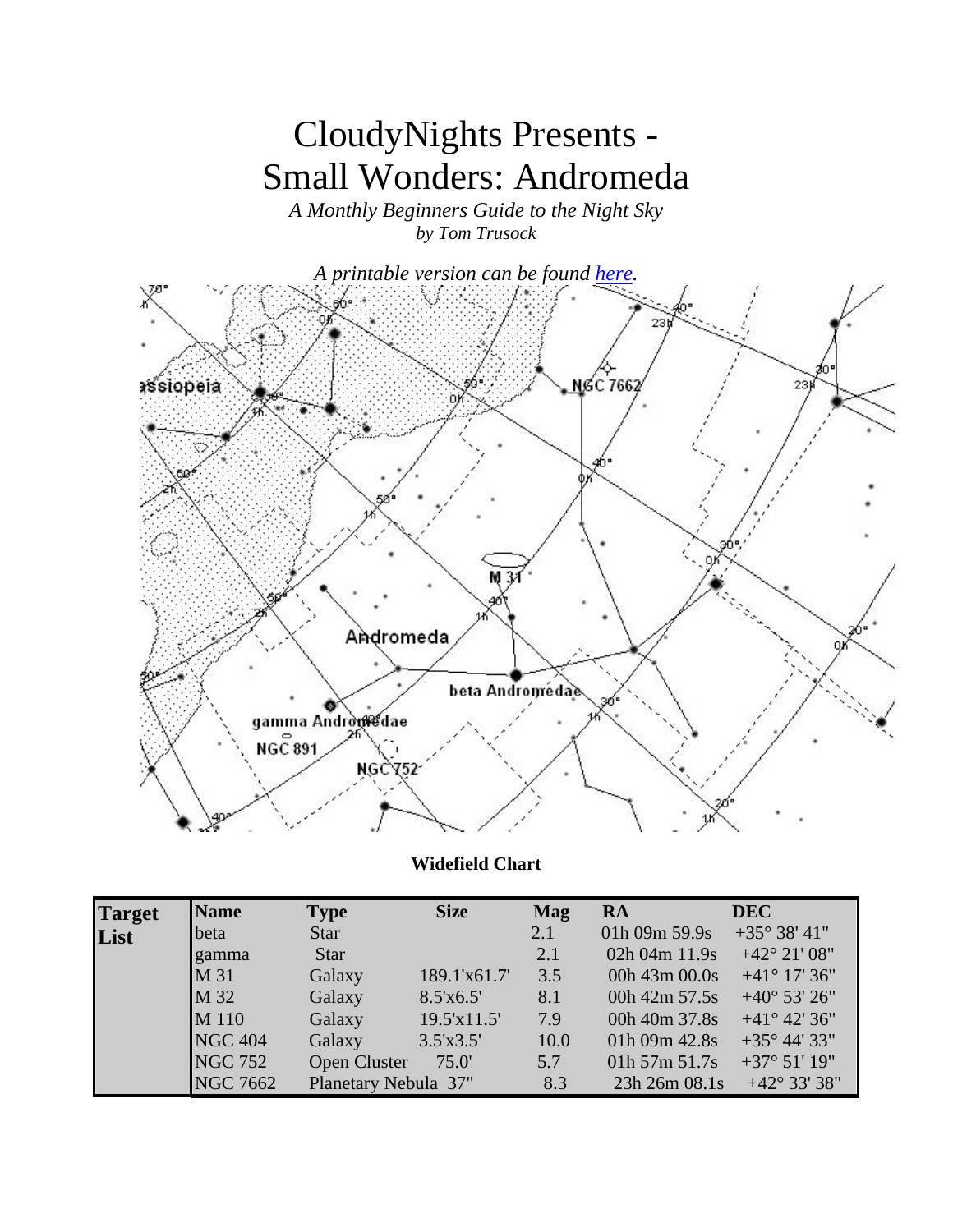| <b>Challenge Name</b> |                | <b>Type</b>                          | <b>Size</b> | <b>Mag</b> | -RA                                 | <b>DEC</b>                            |
|-----------------------|----------------|--------------------------------------|-------------|------------|-------------------------------------|---------------------------------------|
| Object                | <b>NGC 891</b> | Galaxy                               | 11.7x1.6'   | 40.T       | 02h 22m 50.5s $+42^{\circ}$ 22' 02" |                                       |
|                       |                | <b>G1/Mayall II</b> Globular Cluster | MO"\        |            |                                     | 00h $33m 02.6s + 39^{\circ} 36' 16''$ |



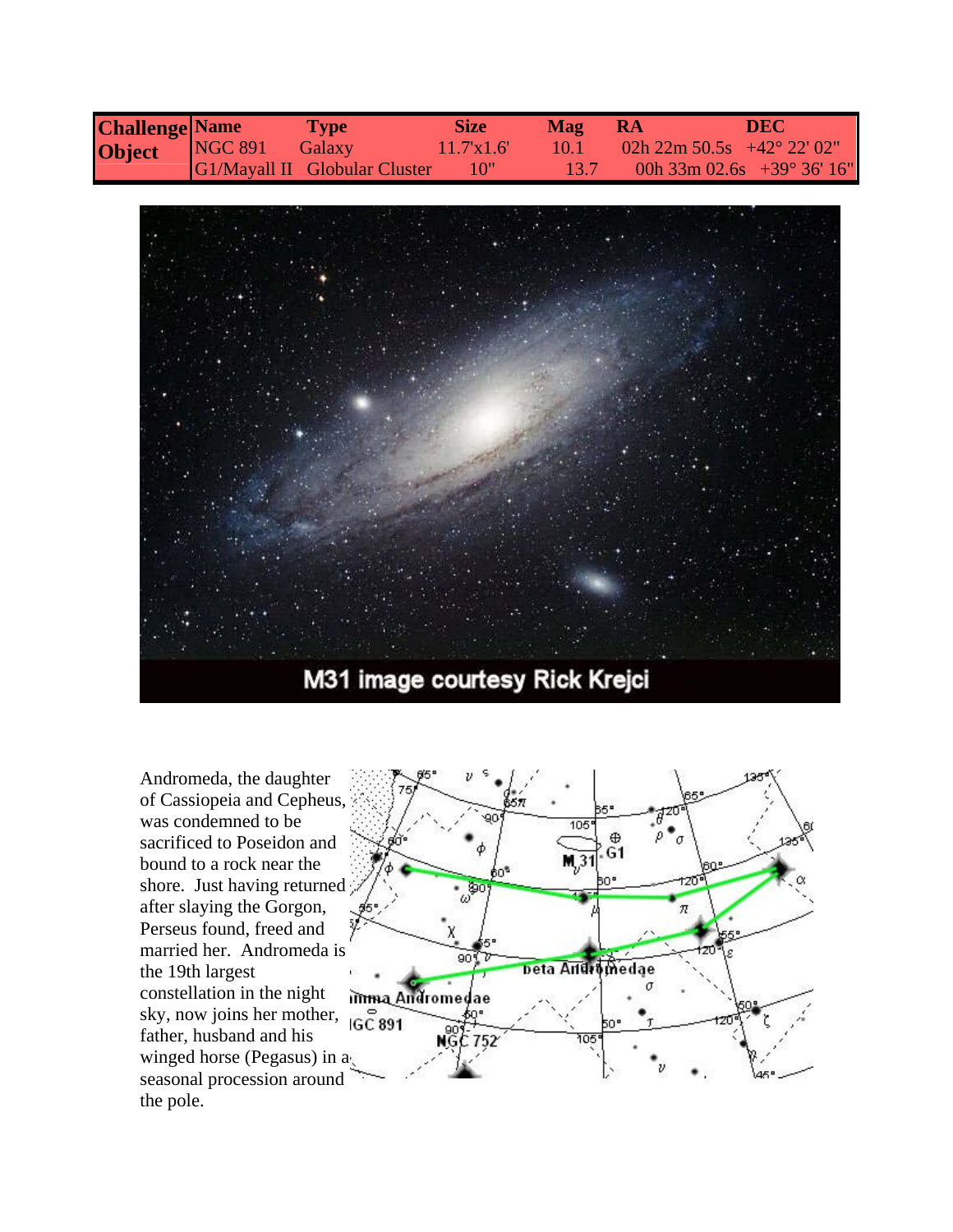Far from resembling a Princess, I've always seen Andromeda as a cornucopia arriving just in time for harvest - whichever way you see it, it contains a wealth of spectacular deep sky objects.

Mention Andromeda to nearly any amateur astronomer, and immediately an image of the stately Andromeda galaxy and it's companions comes to mind. While there's much more in this constellation, there's no denying this is one of the all time best showpieces in the night sky.



*M31 the Great Galaxy in Andromeda and close satellites...*

The Andromeda Galaxy(also known as M31) is notable for several reasons - recently, perhaps it's best known for being one of the keystones in resolving the Island Universe debate (are there many galaxies or just one?) , and determining interstellar distances by the use of Cepheid variables.

At the turn of the century, astronomers questions if the spiral nebula like M31 were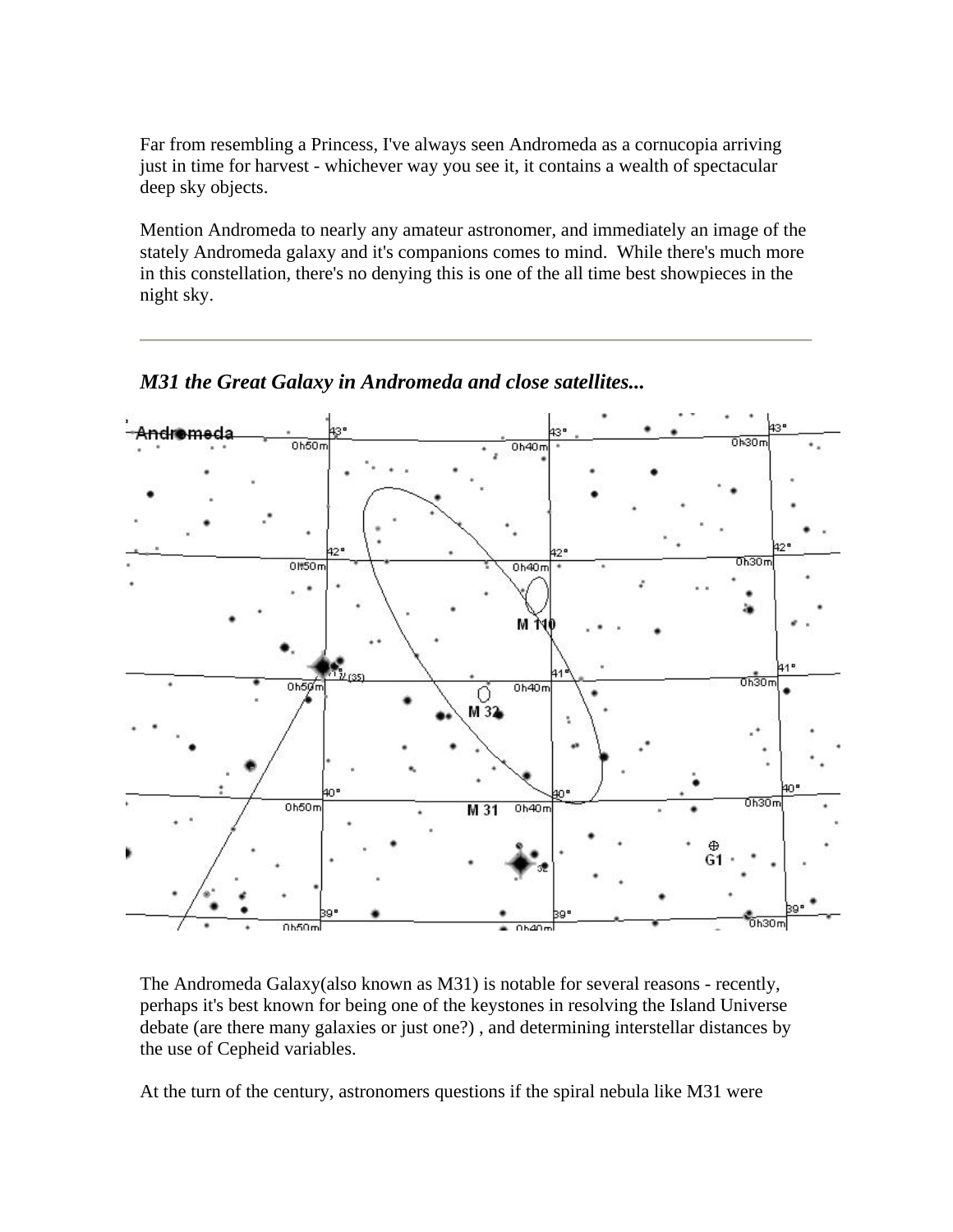located inside the milky way galaxy or external to it. Then, in 1923, working with the 100 inch telescope at Mt Wilson, Edwin Hubble imaged stars in the halo of M13, discovered the existence of Cepheid variables among them and came up with a distance of 900,000 light years - far beyond what we believed the limits of our galaxy to be at the time.

In 1944, German born astronomer Walter Baade - who had been classified as an enemy



alien and thus not able to work on defense projects, was "stuck" working at Mt Wilson. Due to the wartime blackouts of Los Angeles, Baade was able to make good use of the blackest skies Mt. Wilson will probably ever see to resolve the individual stars throughout M31.Although these astronomers studied M31 with the most powerful telescopes of the time, it's visible to the naked eye under all but the worst conditions of light pollution, Andromeda - the 31st entry in Messiers catalog, spans around

5 degrees under the most careful measurements, and is an astounding 2.2 to 2.9 million light years away, and is in close attendance by m32 and m110. Somewhat farther out, in Cassiopeia, can be found two more bright Andromedean satellite galaxies - NGC185 and NGC147.

It's fun to experiment with different optical aid on Andromeda - it's so large, it makes an excellent binocular target, but I've often found the best views to be in a 4" scope - this tends to frame the brighter portions quite nicely, and reveal M32 and M110 as well. When looking for M32, look for a brighter tighter puff closer into M32 itself, while in a small scope M110 is far more ephemeral puff of smoke. My 8" reflector on a decent night easily pulls in one of the dark lanes visible in photographs, and a larger scope will show both dust lanes.

We aren't completely done with the Andromeda galaxy - we'll return to visit it's brightest globular cluster in the form of our challenge object this month but for now, lets move on.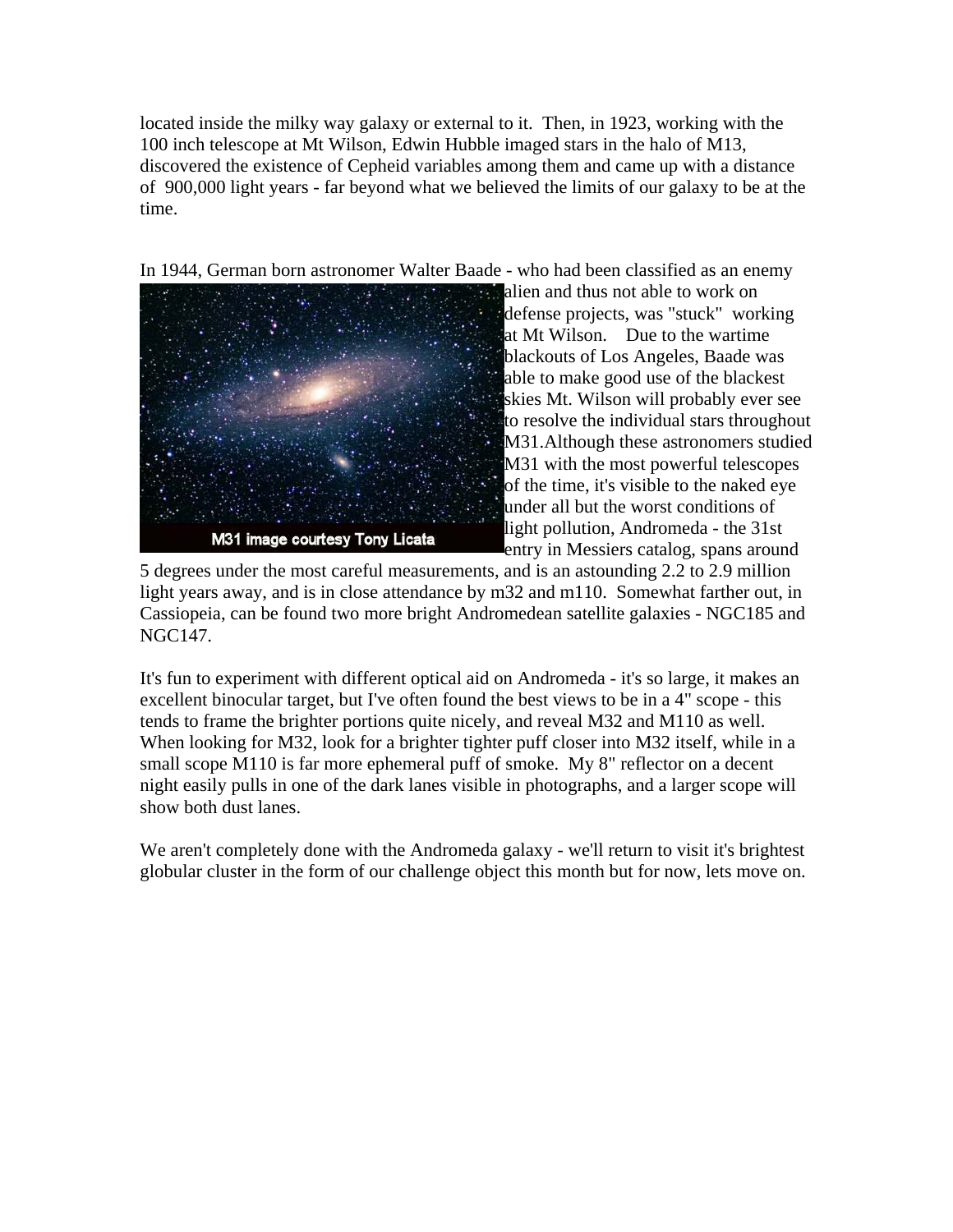*Gamma, NGC752, Beta and the Ghost...* 



#### **Gamma Andromeda**

First, lets start way out on the tip of the horn - consult your wide field chart to find Gamma Andromeda. This is a nice bright double that easily shows up in a small scope. Even tho you might split it with a low power, be sure to try a succession of higher powers. One thing that I've found is that star colors often seem to change a bit with the magnifications used. Gamma is a good example of this effect. At lower powers I found both stars to have a orange hue, but when I increased the magnification to 70 power in my 4" refractor, I found the brighter one remained orange while the dimmer one took on a whitish hue. What do you see?

### **NGC752**

Next, with your widest field eyepiece, scan eastward from gamma and look for a large open cluster. This is NGC752, and it's best seen in binoculars or a wide field scope due to it's large size. In my 4" scope, I found my best views at 36x where I counted a couple of dozen stars. Look for two bright golden stars in the field lying just outside the cluster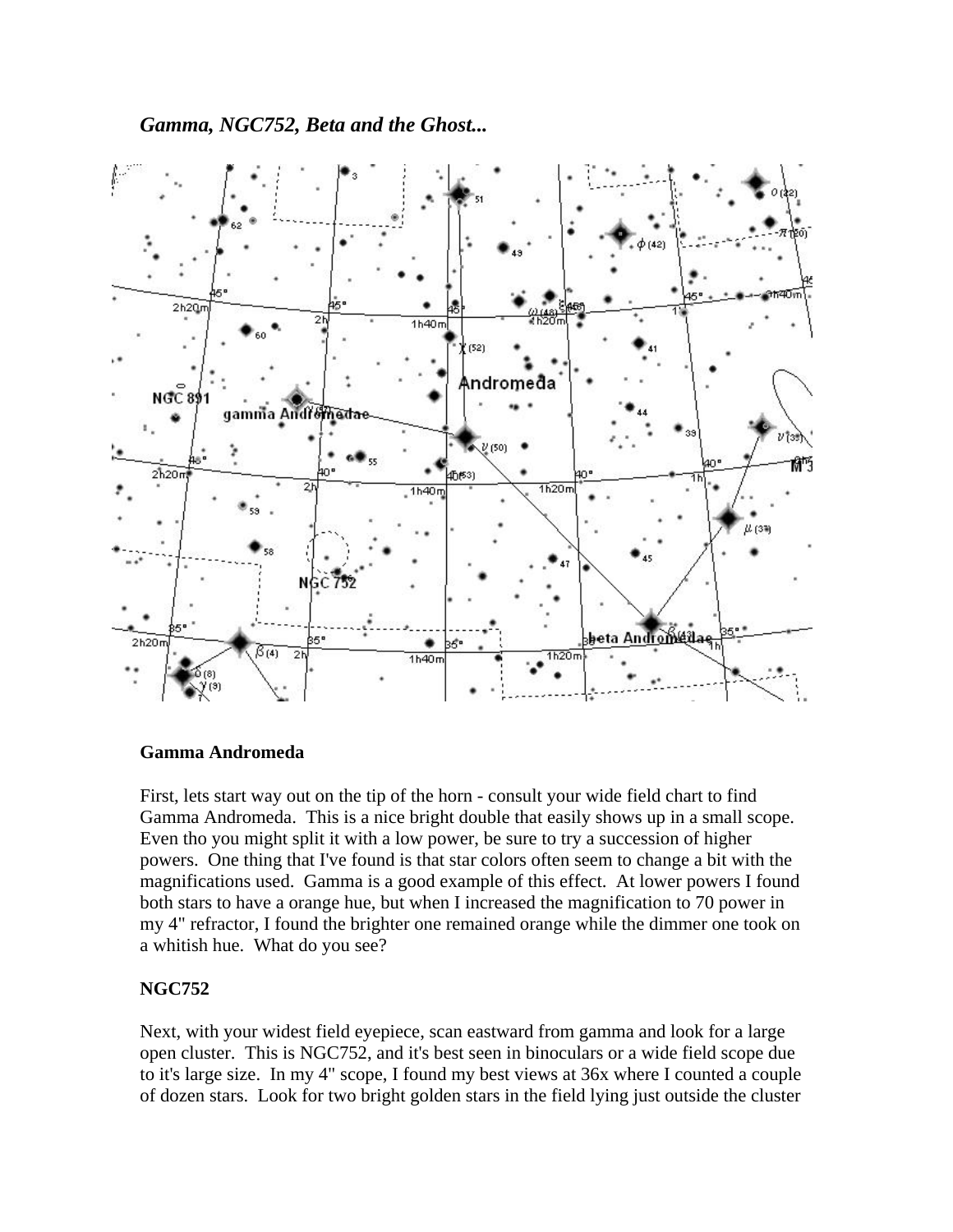proper. Similar magnitude and coloration stars such as these two often remind me of eyes peering back at me out of the night.



#### **Beta Andromeda (Mirach) and Mirach's Ghost (NGC404)**

Now head back up the base of Andromeda, till you come to beta. Take a moment and study beta carefully - you'll notice something that looks like a reflection on the lens of your eyepiece. Unless you are looking very closely for it, you might miss it completely.

This is Mirach's Ghost - NGC404. More advanced observers might decry the fact that it's next to impossible to separate NGC404 from the glare of beta - unfortunately, they are quite right. Fortunately for us tho, there's not much to see in any size scope. The success here lies in finding the galaxy and recognizing it for what it is rather than discarding it as a reflection or trick of the light.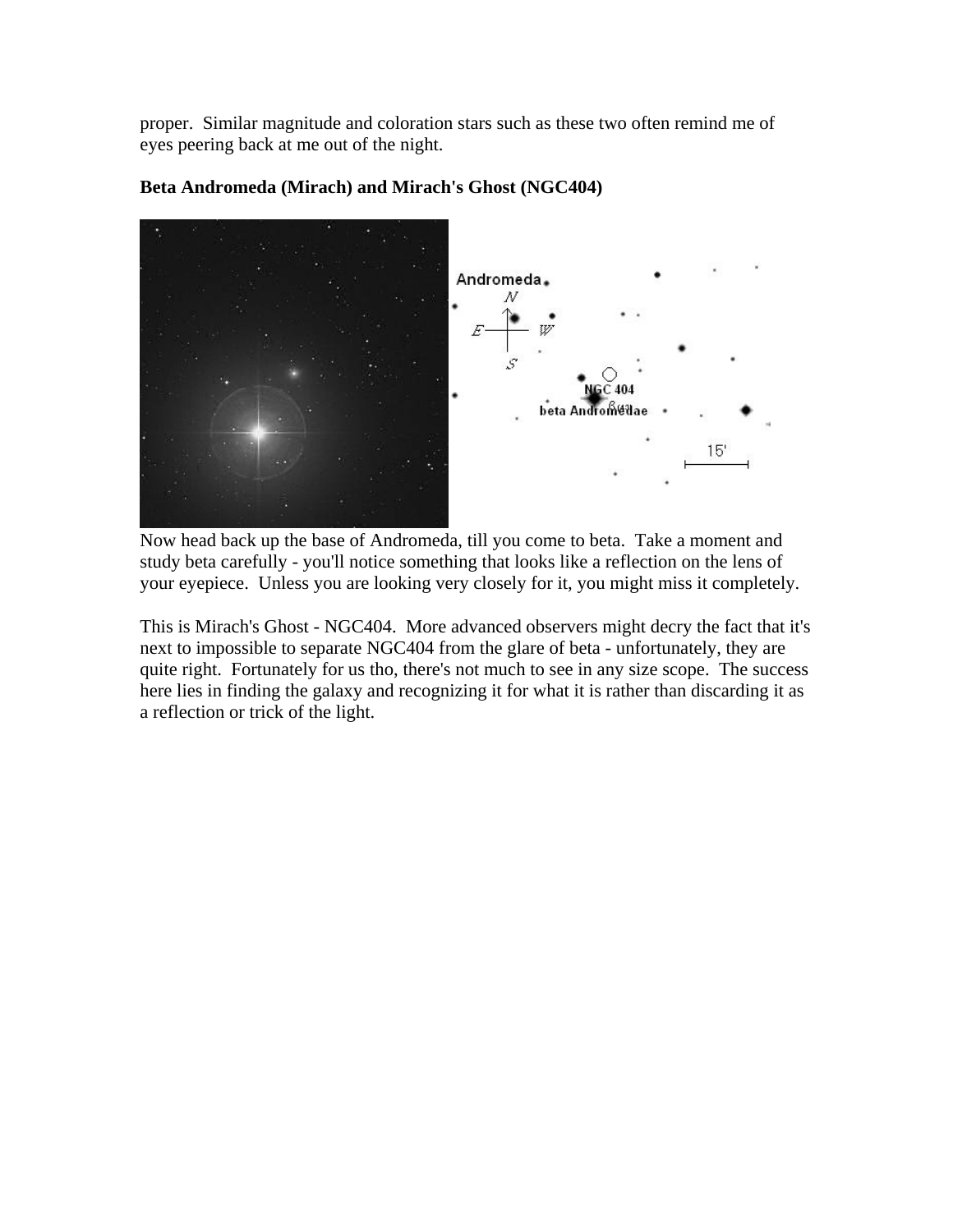#### *The Blue Snowball...*





This one is a bit more difficult to hop to. The key lies in the three bright stas that are oriented mostly North to South in the above map. From a semi-dark site, they are naked eye stars. If you can see them, the hop shouldn't be that bad. If you can't, you'll have to get to the area using the widefield map, then narrow in with the above one.

7662 - the Blue Snowball is CERTAINLY worth the effort. I noted that it was nonstellar at 37x in my 4" refractor, and recall it as being an amazing shade of blue in both my 8" and 4" scopes. It's a planetary nebula, and remember these can support high powers so now's the time to pour it on. You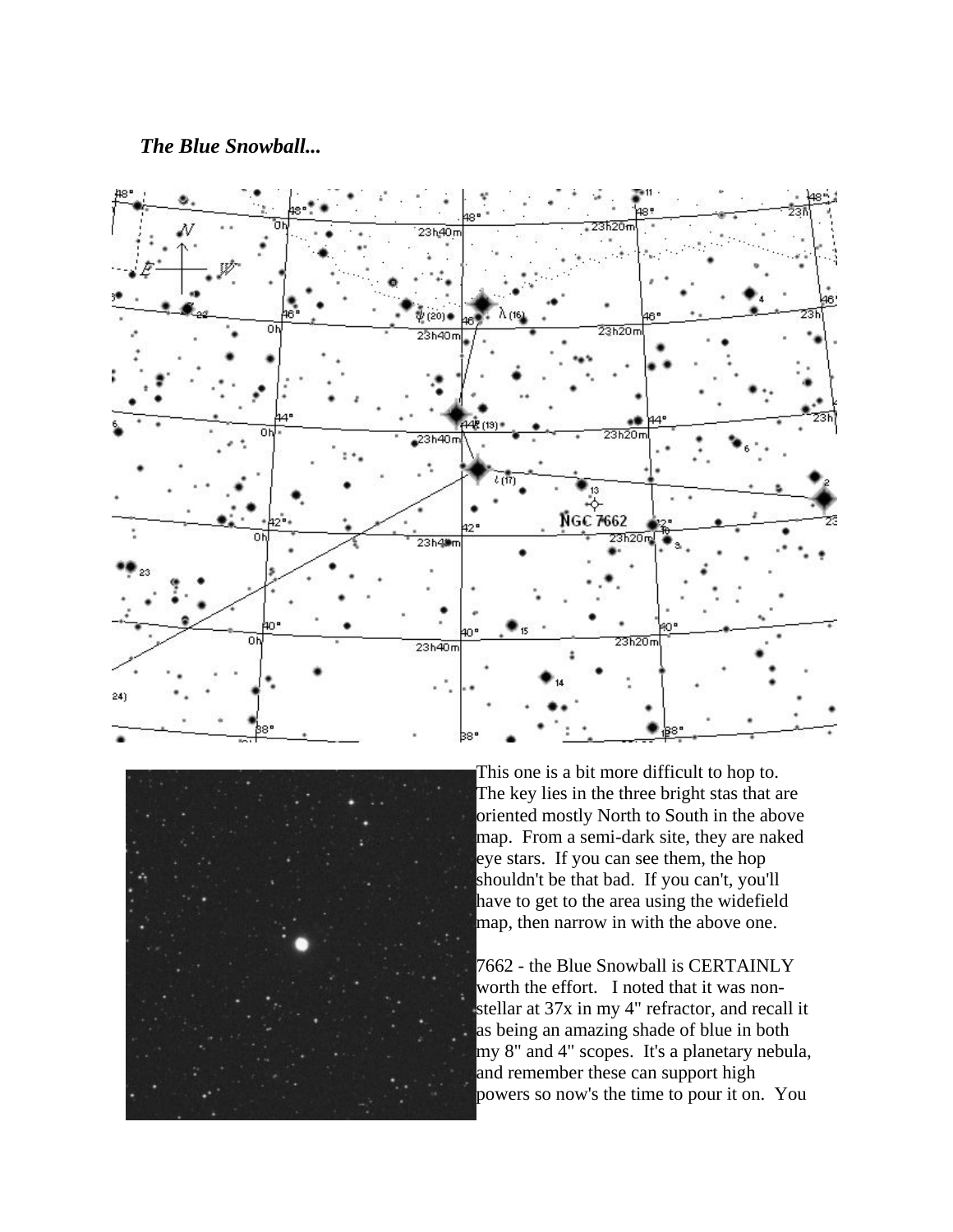may also want to haul out a UHC or OIII filter as well to increase contrast and see how the image changes - don't expect a lot with this particular target and a small scope, but it's a good habit to get into.



## *NGC891 - The Outer Limits Galaxy*

While I've spotted 891 in my 4" scope, it takes an 8" or larger scope to really begin to appreciate it. One of the first TV stars (It was in the opening of the show "The Outer Limits" hence the name) it's a truly spectacular galaxy in a larger scope.

In my 8", it's typically a nice spindle of a galaxy, with the dust lane only beginning to show itself when I'm under the best sky conditions.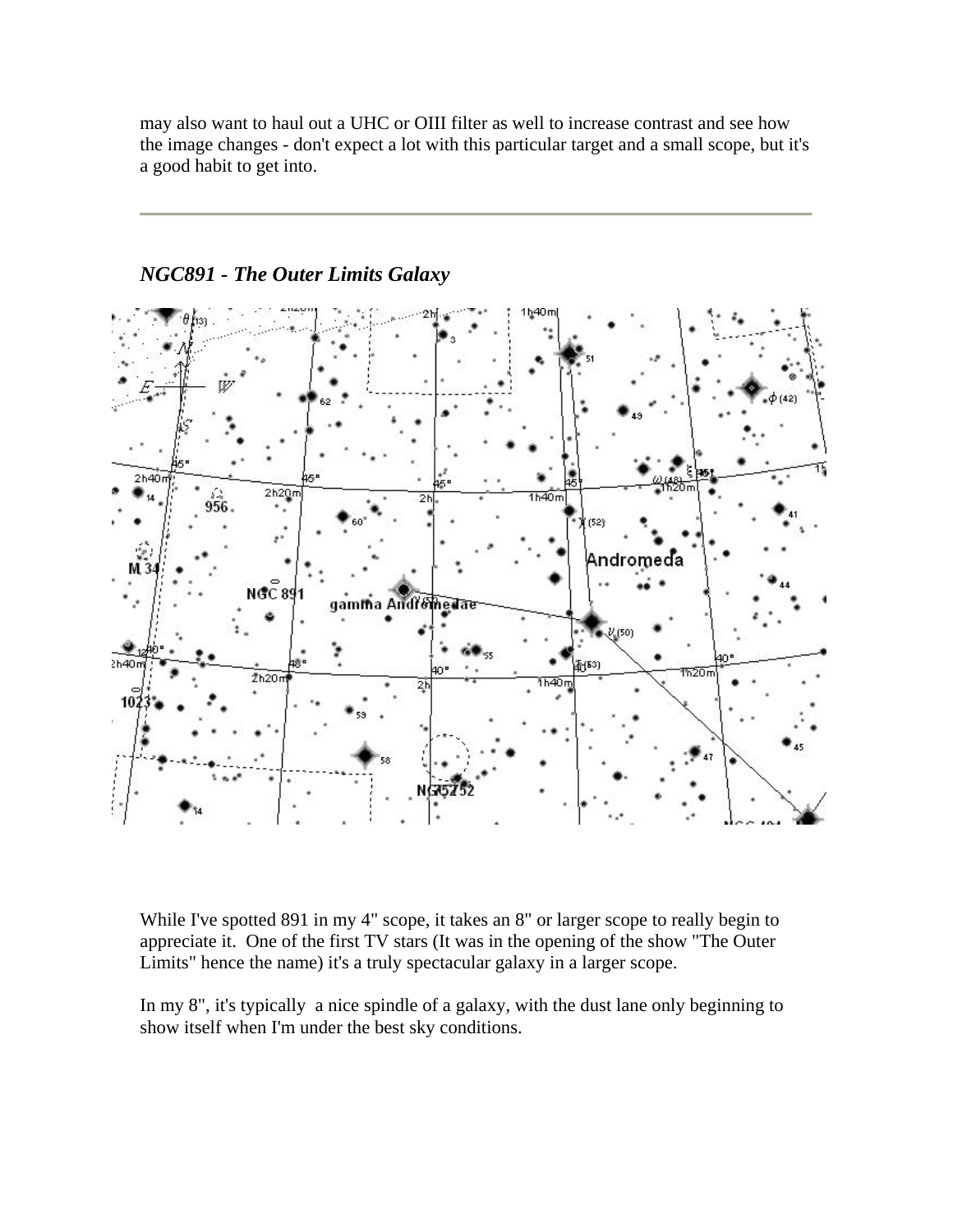

In a 15"-20" scope, it begins to look like the picture to the left.

Because it's an edge on galaxy, it's one of the few galaxies that respond well to the Collins I3 image intensified eyepiece and is simply spectacular.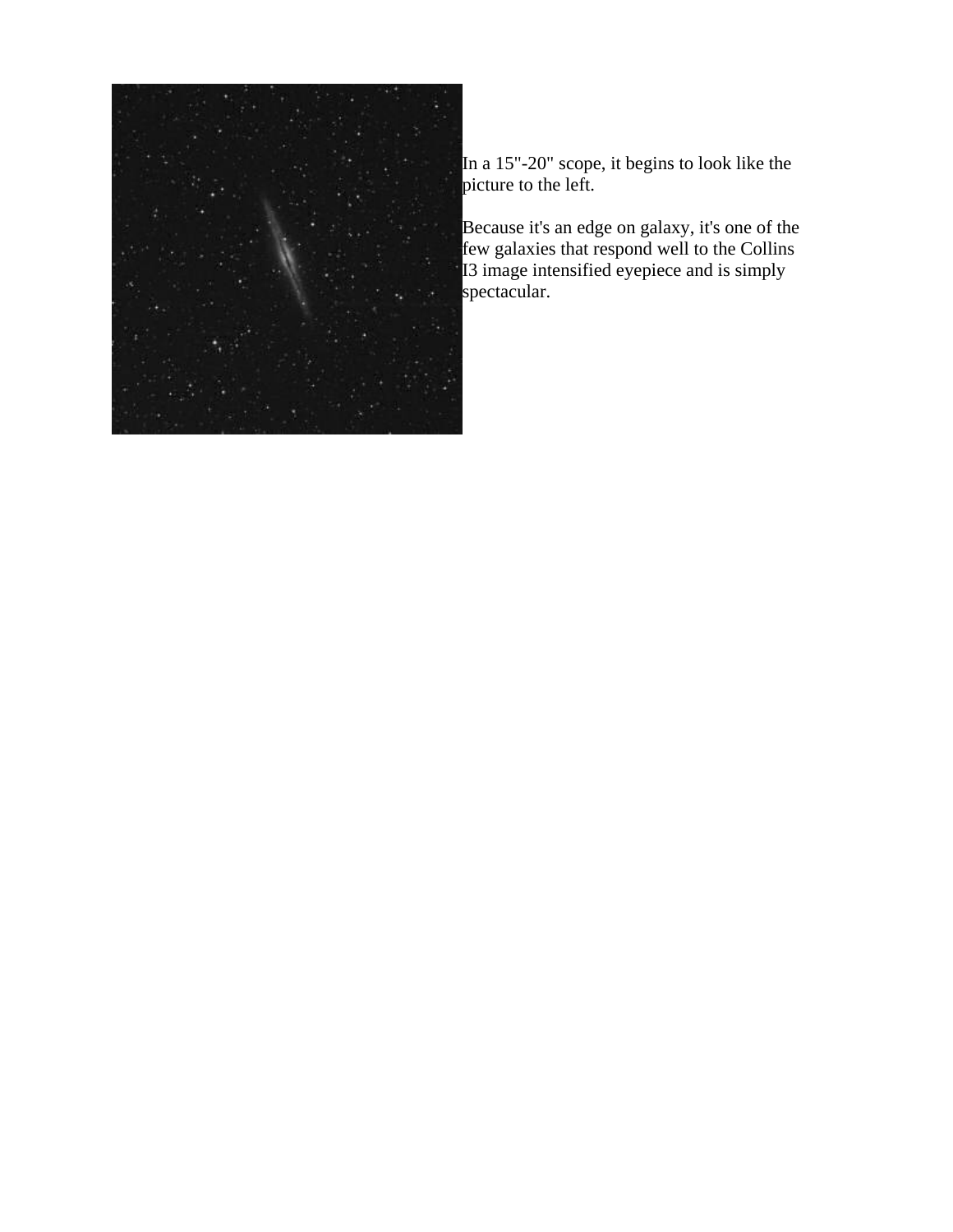## *G1/Mayall II*





While it's not a toughie to see - if you have sufficient aperture, it can be a real toughie to find.

Conceptually, this is a spectacular target. Visually, it's something less than impressive. We've looked at several globulars in our own galaxy at this point - now it's time to take a peek at the brightest globular in the local group. The catch? It's not in our galaxy. It's in Andromeda. The shot to the left was taken by the Hubble Space Telescope.

It's called G1 or Mayall II and orbits the Andromeda Galaxy at a distance of 130 thousand light years from Andromeda's center

What's truly amazing is that you can actually make out some extent to G1 through a moderate sized back yard telescope and *it's not just a point source*. While you are a long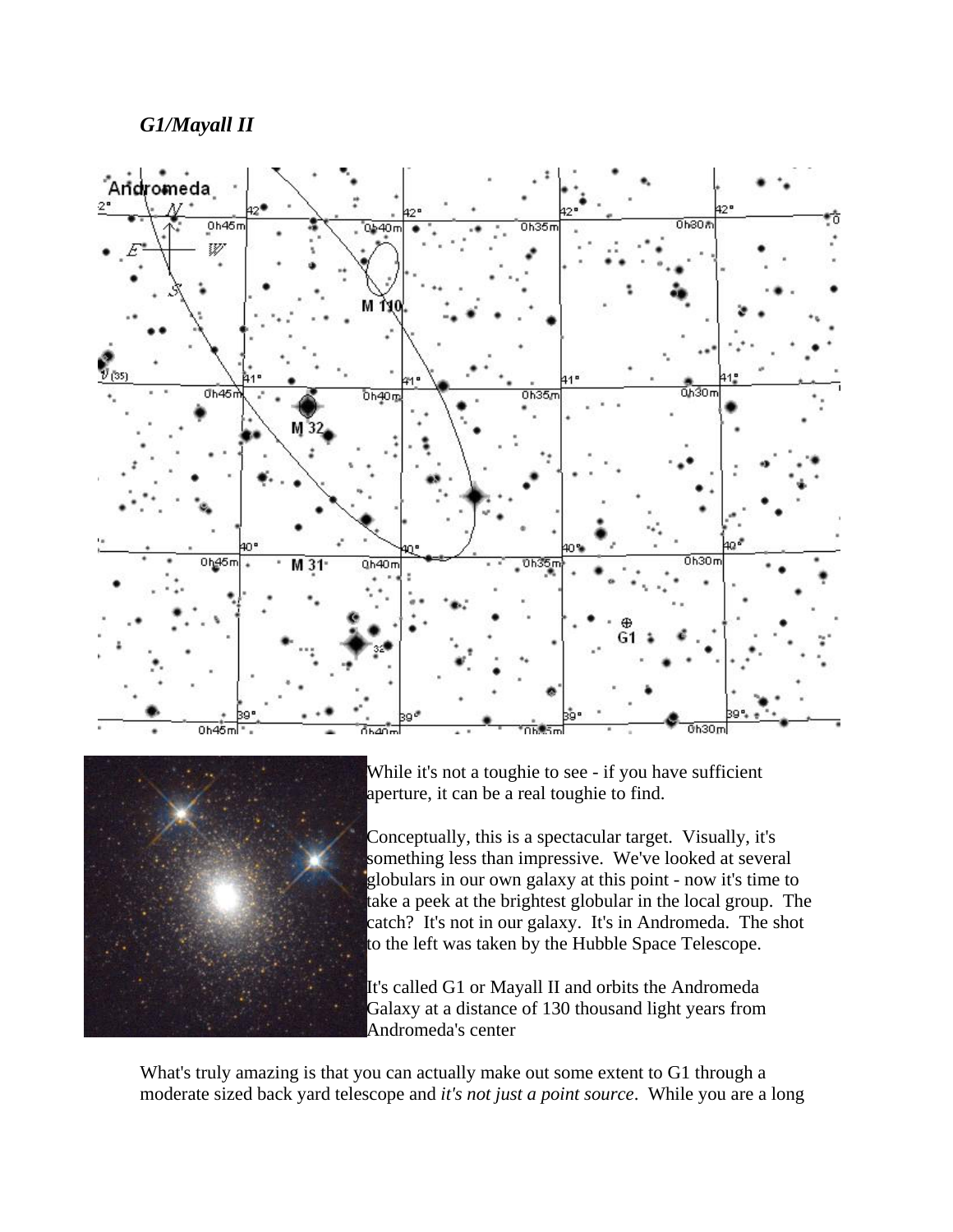long way from resolving any individual stars, you can clearly see that there is something there - especially when you compare it to the two foreground stars that flank it. At mag 13.7, it's a somewhat dim target tho, so the more aperture you can throw at this, the better your chances of finding it. It's certainly doable in a 10" scope from a decent site, and more than likely is catchable in an 8" scope from a very dark site. I've even heard rumors of folks grabbing it in a 6" scope.



I always start my star hop at M32, and work straight down to the very recognizable asterism shown at left. Then I work my way over towards G1. Once I know I'm in the right area, I crank up the power and begin inspecting multiple stars in the area. G1 lies almost in the middle of two similar magnitude forground stars, and that's a big help when it comes to fishing it

out.

Here is a finder chart that may help. I've flipped the image in this chart to aid starhopping at the eyepiece.



Note the circled grouping of stars in the chart above - in a moderately large size scope, this grouping bears a strong resemblance to Cassiopeia. Once you are in the right area, look for three stars at the position marked G1 on the charts. Under high magnification, it will resemble Micky Mouse - the two foreground stars are the ears, and Micky's head is G1.